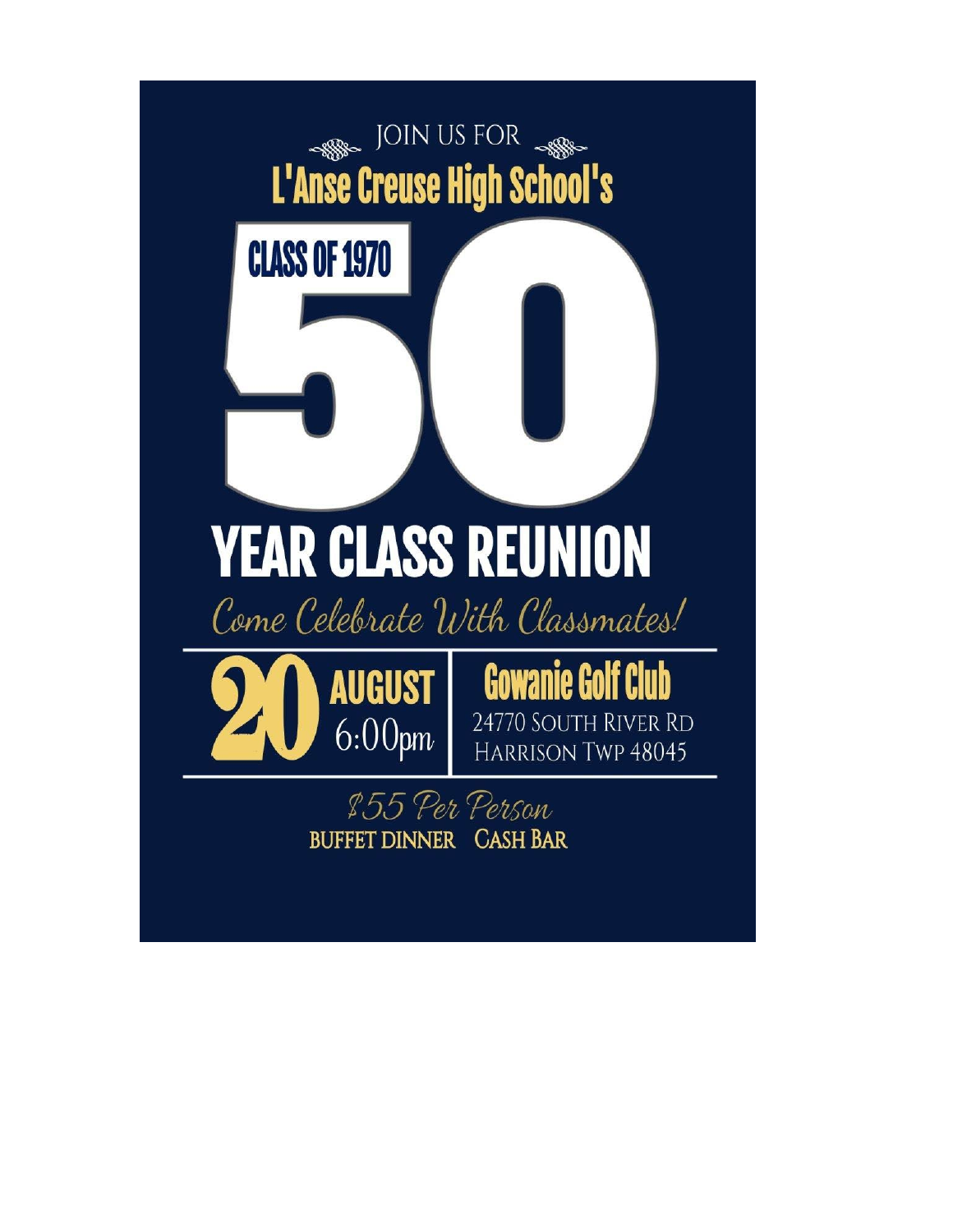Finally....

# A 50th Class Reunion is being planned and YOU are Invited!

U.S. Mail can be costly, so you are receiving your invitation by this website.

Please print out the invitation (to keep) and **send back only PAGE 3** with your check payable to: LC Class Reunion 1970

Send checks to:

#### John Pascaretti 28044 Ashland Harrison Twp., Michigan 48045

Checks (\$55.00 per person) must be received no later than August 6, 2022. THERE WILL BE A CASH BAR.

#### Note: The Reunion starts at 6:00. A buffet dinner will begin at 7:00.

Dress: Comfortable, Casual to Casual Dressy!

Questions?

Contact John Pacaretti

Email: jepvette@aol.com

Cell: 586-206-1035

Please dig through some old school photos or pictures that are from more recent years and post them on the website. Classmates love to see messages, comments, and photos, so please add something to your profile. Thank you!

Check back often to see new website photos and information. Please spread the word that our 50th reunion is being planned for Saturday, August 20 at Gowanie Golf Club.

Page 2